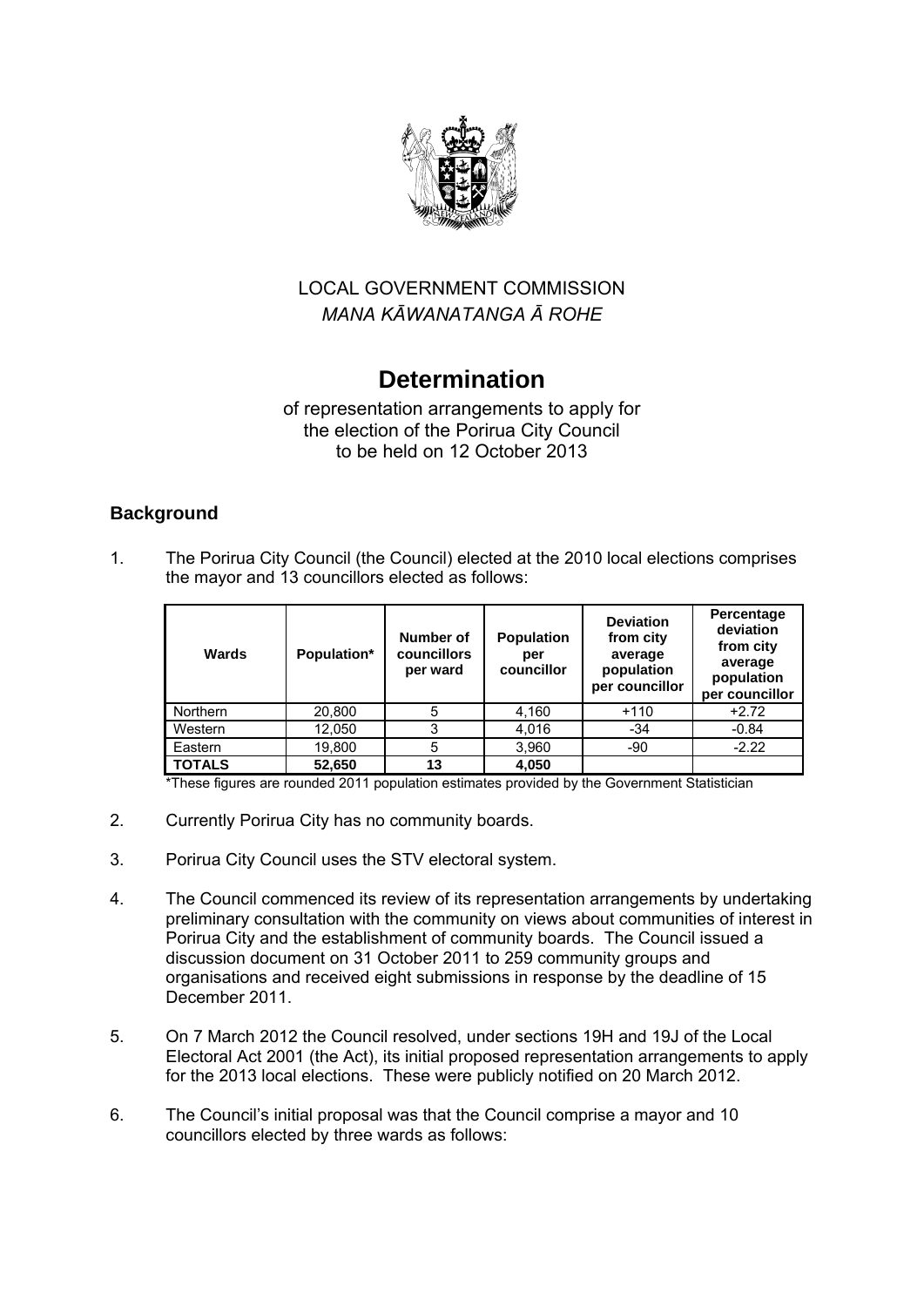| Wards           | Population* | Number of<br><b>councillors</b><br>per ward | <b>Population</b><br>per<br>councillor | <b>Deviation</b><br>from city<br>average<br>population<br>per councillor | Percentage<br>deviation<br>from city<br>average<br>population<br>per councillor |
|-----------------|-------------|---------------------------------------------|----------------------------------------|--------------------------------------------------------------------------|---------------------------------------------------------------------------------|
| <b>Northern</b> | 20,800      |                                             | 5,200                                  | $-70$                                                                    | $-1.33$                                                                         |
| Western         | 10,800      |                                             | 5,400                                  | $+130$                                                                   | $+2.47$                                                                         |
| Eastern         | 21,100      |                                             | 5,275                                  | $+5$                                                                     | $+0.09$                                                                         |
| <b>TOTALS</b>   | 52,700      | 10                                          | 5,270                                  |                                                                          |                                                                                 |

\*These figures are rounded 2011 population estimates provided by the Government Statistician

- 7. The Council resolved that no community boards be established.
- 8. In notifying its proposal, the Council provided the following explanations for its proposed changes:
	- the current ward boundaries do not naturally fit the recently gazetted Ranui suburb and Ranui residents have indicated they still feel part of the Eastern **Ward**
	- the number of councillors proposed for each ward ensures fair representation through an equitable spread of members representing a similar proportion of the population
	- it is not in the best interests of Porirua City to establish community boards
	- effective representation would not be enhanced by having community boards having considered the identified communities of interest in terms of distinctiveness, representation, access and effective governance
	- ward councillors are likely to provide sufficient representation of communities of interest and therefore will ensure adequate mechanisms of representation and access between elected members and the population.
- 9. The Council received 3 submissions on its initial proposal. All three related to the issue of effective representation of communities of interest and specifically the proposed reduction in the number of councillors with two proposing establishment of one or more community boards.
- 10. Following consideration of submissions, the Council on 6 June 2012 resolved to decline the submissions and confirmed its initial proposal as its final proposal. Its final proposal was publicly notified on 19 June 2012.
- 11. Two appeals against the proposal were received, both related to the reduction in the number of councillors for the Western Ward from three to two, and to the decision not to establish a community board for Titahi Bay. One appellant also raised the procedure adopted by the Council in its review.

#### **Hearing**

12. The Commission met with the Council and the two appellants at a hearing held in the Porirua City Council Chambers on 14 August 2012. The Council was represented by the Mayor Nick Leggett and the Council's Chief Executive Gary Simpson. Six councillors were also in attendance along with Council officers. The two appellants, Don Borrie and the Titahi Bay Residents Association represented by Graeme Ebbett, also appeared at the hearing.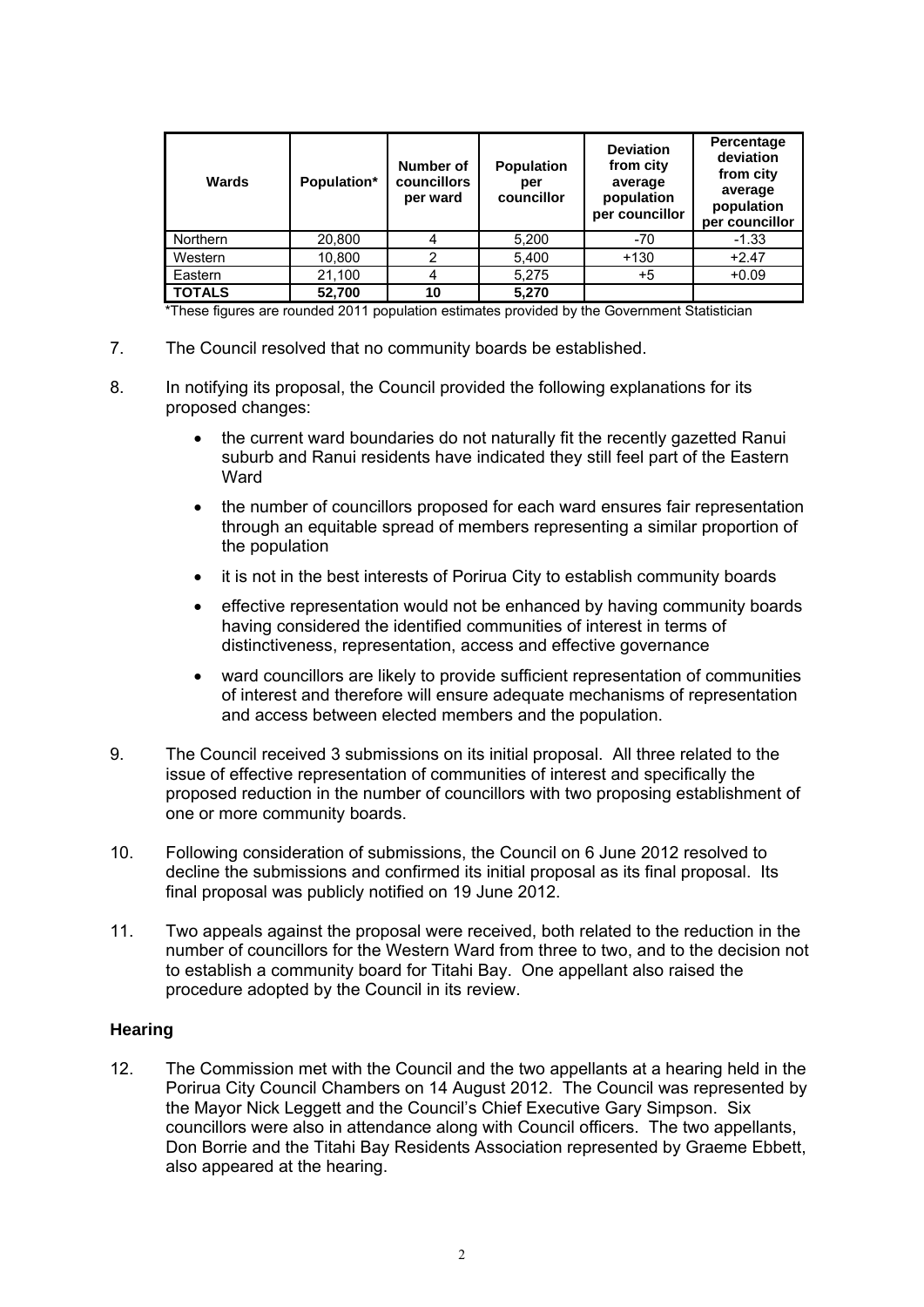#### **Matters raised in appeals and at the hearing**

- 13. The Mayor noted the fact that Porirua City was one of the most diverse communities in New Zealand in terms of age, ethnicity and the geographical spread of the city. It has one of the youngest councillors in the country as well as both Māori and Pacifica councillors. The Council has also adopted the STV electoral system which helps in achieving diverse representation. The Council had consulted on the proposed moving of the part of Rānui currently in the Western Ward back to the Eastern Ward and this was supported by that community. The Mayor said the Council had previously resolved to reduce the number of councillors to ten, and this meets the fair representation requirements of the legislation. He also noted comparable representation ratios of other councils in the region. Given the representative nature of the Council, it did not consider that community boards were necessary and there were enough mechanisms for consultation with the community. The Mayor highlighted the village planning process that the Council had adopted for which it had received a number of awards. The process involved open engagement with local communities and had attracted large numbers of participants driving achievement of local outcomes. There were a number of active residents associations in the city.
- 14. Don Borrie highlighted the diversity of the Western Ward, incorporating four distinct communities, with diverse needs and centres of community focus which he believed could not be fairly and adequately serviced by two councillors. He said that historically the Western Ward had failed to attract an equitable allocation of resources compared to the other wards. Mr Borrie said two councillors for the Western Ward would not provide effective representation of communities of interest but that a Titahi Bay community board would enhance the effectiveness of representation. The proposal for a board is based on the fact that Titahi Bay is located on a peninsula thereby clearly delineating it from other communities in the ward, the distinctiveness and history of the area. A community board would be legally recognised as a partner to work with the Council unlike residents associations. Mr Borrie said this lack of legal power had resulted in tension between the community and the Council in areas like management of the beach and implementation of the village plan as an integrated strategy. Advocates for a community board in Titahi Bay saw it as a model for consideration elsewhere in the city in the future.
- 15. Graeme Ebbett, representing the Titahi Bay Residents Association, presented a range of material in support of the Association's appeal. He said the Western Ward was a mix of communities that shared few commonalities while Titahi Bay was unique in terms of a full range of socio-economic, cultural, religious and political characteristics. It also was relatively isolated with one road in and out. Mr Ebbett compared Titahi Bay with other distinctive communities in the region which had community boards such as Eastbourne, Paekakariki and also Tawa which was less distinctive. Titahi Bay was an ocean beach community at the end of a peninsula with its own unique historical culture and sense of identity. Mr Ebbett said the current representation system for the Western Ward was not working and supported this with a residents' survey with over 91% saying enforcement of car parking rules on the beach was an 'essential need'. He said under the proposed ward system, the only hope for effective representation was an elected community board.

#### **Procedural issue**

16. The Titahi Bay Residents Association also appealed against what it considered to be a flawed process based as it was "on officer recommendations which were unsubstantiated and exclusive of public scrutiny prior to the meeting and that this concern was not addressed by the Council".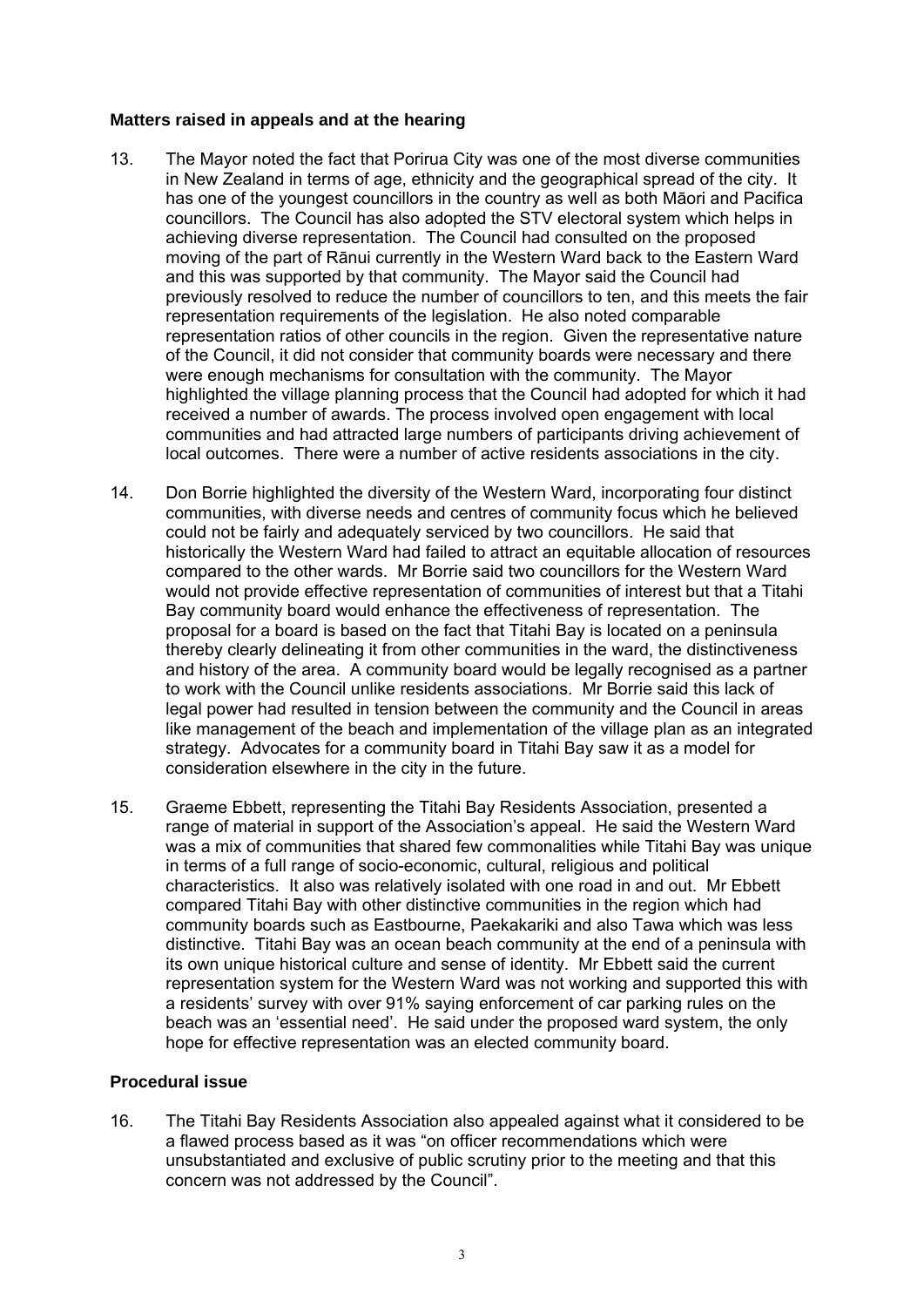17. Section 19R of the Local Electoral Act 2001 (the Act) makes it clear that the Commission is required to determine, in the case of a territorial authority, the matters set out in sections 19H and 19J of the Act which relate to representation arrangements for territorial authorities and for community boards. For this purpose, the Commission may make such enquiries as it considers appropriate and may hold meetings with interested parties. The Commission's *'Guidelines to assist local authorities in undertaking representation reviews*' refer to a High Court decision that found that the Commission's role is not merely supervisory of a local authority's representation arrangements decision. The Guidelines state the Commission is "required to form its own view on the matters which are within the scope of the review". The Commission must therefore form its own view on the matter of a case for the establishment of a community board for Titahi Bay and therefore the allegation of the Titahi Bay Residents Association that the Council decision was flawed is not a matter that the Commission needs to address.

## **Matters for Determination**

18. The statutory provisions in respect of appeals are contained in sections 19R, 19H and 19J of the Act.

#### *19R. Commission to determine appeals and objections*

- *(1) The Commission must—* 
	- (a) Consider the resolutions, submissions, appeals, objections, and information forwarded to it under section 19Q; and
	- (b) Subject to sections 19T and 19V in the case of a territorial authority, and to sections 19U and 19V in the case of a regional council, determine,—
		- *(i) In the case of a territorial authority that has made a resolution under section 19H, the matters specified in that section:*
		- *(ii) In the case of a regional council that has made a resolution under section 19I, the matters specified in that section:*
		- *(iii) In the case of a territorial authority that has made a resolution under section 19J, the matters specified in that section.*
- *(2) For the purposes of making a determination under subsection (1)(b), the Commission—* 
	- *(a) May make any enquiries that it considers appropriate; and*
	- *(b) May hold, but is not obliged to hold, meetings with the territorial authority or regional council or any persons who have lodged an appeal or objection and have indicated a desire to be heard by the Commission in relation to that appeal or objection*.
- *(3) The Commission must, before 11 April in the year of a triennial general election, complete the duties it is required to carry out under subsection (1).*
- *19H. Review of representation arrangements for elections of territorial authorities*
- *(1) A territorial authority must determine by resolution, and in accordance with this Part,—* 
	- *(a) Whether the members of the territorial authority (other than the mayor) are proposed to be elected—* 
		- *(i) By the electors of the district as a whole; or*
		- *(ii) By the electors of 2 or more wards; or*
		- *(iii) In some cases by the electors of the district as a whole and in the other cases by the electors of each ward of the district; and*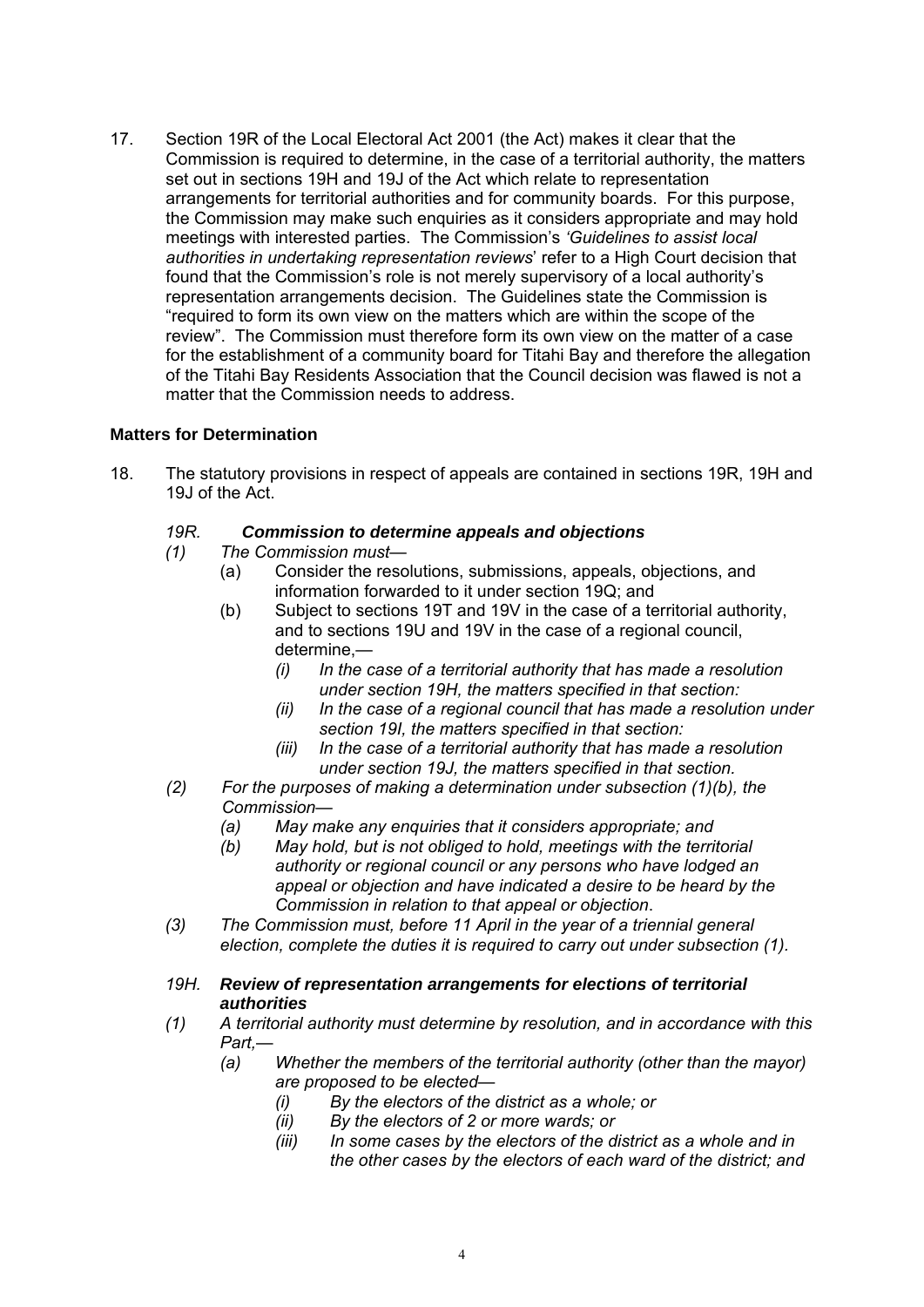- *(b) In any case to which paragraph (a)(i) applies, the proposed number of members to be elected by the electors of the district as a whole; and*
- *(c) In any case to which paragraph (a)(iii) applies,—* 
	- *(i) The proposed number of members to be elected by the electors of the district as a whole; and*
	- *(ii) The proposed number of members to be elected by the wards of the district; and*
- *(d) In any case to which paragraph (a)(ii) or paragraph (a)(iii) applies,—* 
	- *(i) The proposed name and the proposed boundaries of each ward; and*
	- *(ii) The number of members proposed to be elected by the electors of each ward.*
- *(2) The determination required by subsection (1) must be made by a territorial authority —* 
	- *(a) On the first occasion, either in 2003 or in 2006; and*
	- *(b) Subsequently, at least once in every period of 6 years after the first determination.*
- *(3) This section must be read in conjunction with section 19ZH and Schedule 1A.*

## *19J. Review of community boards*

- *(1) A territorial authority must, on every occasion on which it passes a resolution under section 19H, determine by that resolution, and in accordance with this Part, not only the matters referred to in that section but also whether, in light of the principle set out in section 4(1)(a) (which relates to fair and effective representation for individuals and communities) —* 
	- *(a) There should be communities and community boards; and*
	- *(b) If so resolved, the nature of any community and the structure of any community board.*
- *(2) The resolution referred to in subsection (1) must, in particular, determine—* 
	- *(a) Whether 1 or more communities should be constituted:*
	- *(b) Whether any community should be abolished or united with another community:*
	- *(c) Whether the boundaries of a community should be altered:*
	- *(d) Whether a community should be subdivided for electoral purposes or whether it should continue to be subdivided for electoral purposes, as the case may require:*
	- *(e) Whether the boundaries of any subdivision should be altered:*
	- *(f) The number of members of any community board:*
	- *(g) The number of members of a community board who should be elected and the number of members of a community board who should be appointed:*
	- *(h) Whether the members of a community board who are proposed to be elected are to be elected—* 
		- *(i) By the electors of the community as a whole; or*
		- *(ii) By the electors of 2 or more subdivisions; or*
		- *(iii) If the community comprises 2 or more whole wards, by the electors of each ward:*
	- *(i) in any case to which paragraph (h)(ii) applies,* 
		- *(i) The proposed name and the proposed boundaries of each subdivision; and*
		- *(ii) The number of members proposed to be elected by the electors of each subdivision.*
- *(3) Nothing in this section limits the provisions of section 19F.*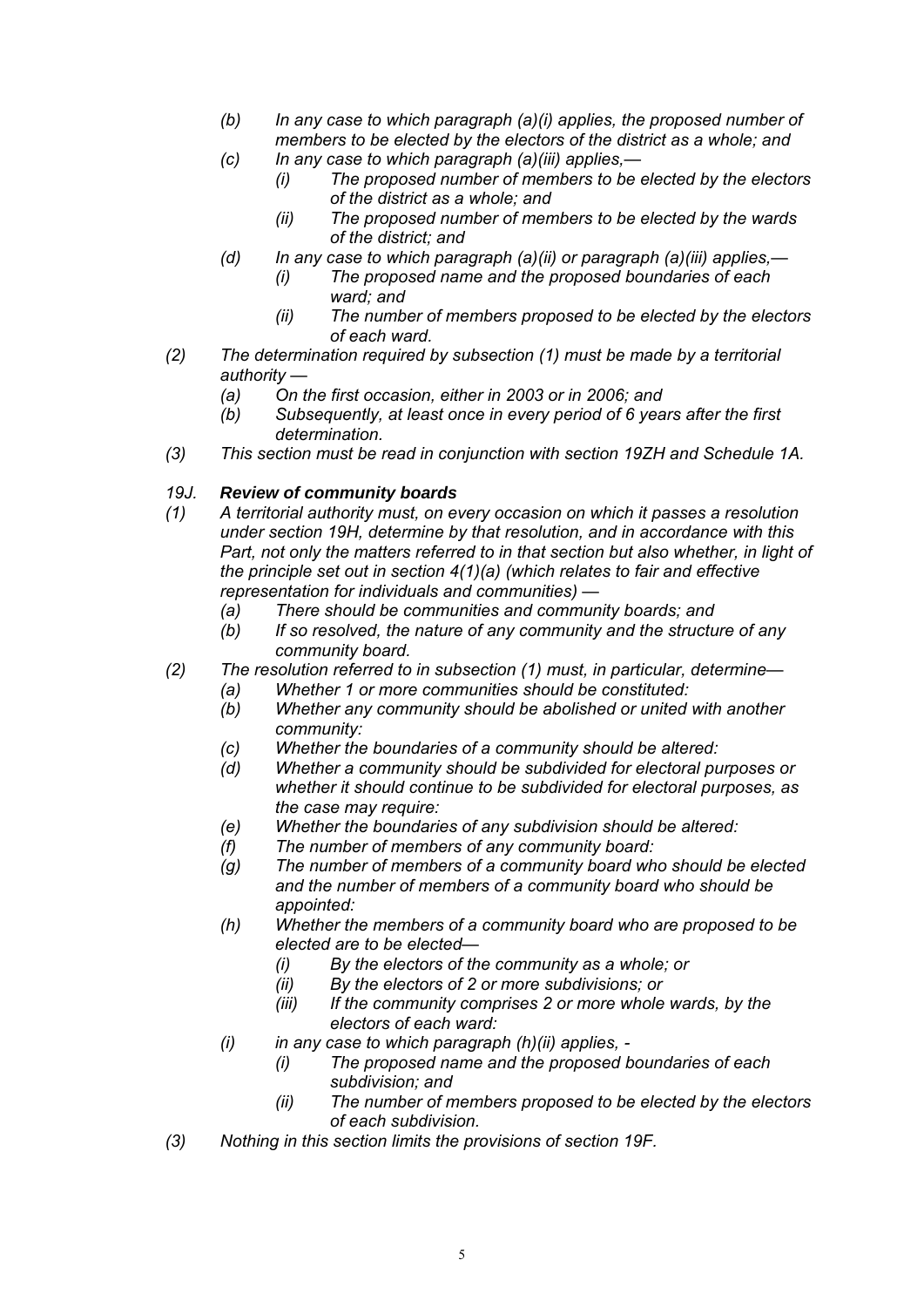## **Consideration by the Commission**

#### *Achieving effective and fair representation*

- 19. A review of representation arrangements under the Act is to ensure that:
	- the method adopted for the election of members (i.e. at large, wards, or a combination of both) will provide effective representation of communities of interest within the district (section 19T) and
	- in determining the number of members to be elected by each ward, electors of that ward will receive fair representation (section 19V).
- 20. For the purpose of achieving fair representation, section 19V(2) requires that the population of each ward divided by the number of members to be elected by that ward produces a figure no more than 10% greater or smaller than the population of the district divided by the total number of elected members. The Act does not define 'effective representation' or 'communities of interest'.
- 21. The steps in the process for achieving effective and fair representation are not statutorily prescribed. The Commission believes that the following steps in determining representation arrangements will achieve a robust outcome that is in accordance with the statutory criteria:
	- a) identify the district's communities of interest
	- b) determine the best means of providing effective representation of the identified communities of interest
	- c) determine fair representation of electors for the district.

#### *Basis of election*

- 22. Porirua City has been divided into wards since its constitution in 1989. Initially there were five wards which were reduced to three for the 1998 elections with the amalgamation of the Cannons Creek and Tairangi Wards into the Eastern Ward, and the amalgamation of the Horokiri and Plimmerton Wards into the Northern Ward. The current three wards have been in place since 1998.
- 23. In notifying both its initial and final proposals, the Council identified the current wards as appropriate groupings of the following communities of interest:
	- Northern Ward: Pukerua Bay, Plimmerton, Camborne, Hongoeka, Paremata, Papakōwhai, Whitby, Judgeford, Pāuatahanui, Pāekakariki Hill
	- Western Ward: Titahi Bay, Takapūwāhia; Elsdon, City Centre, Kenepuru, Mana Island
	- Eastern Ward: Ascot Park, Aotea, Waitangirua, Cannons Creek, Rānui.
- 24. The Council had noted that the above communities of interest relate directly to recently gazetted suburbs and follow the Council's village planning structure. We note that there was no opposition to the proposed ward structure based on the current three wards with one modification. This modification was the placement of all of Rānui suburb in the Eastern Ward which appeared to be generally supported. The three wards are quite distinct in terms of the communities or villages that they group together particularly with the railway line and motorway separating the Western and Eastern Wards.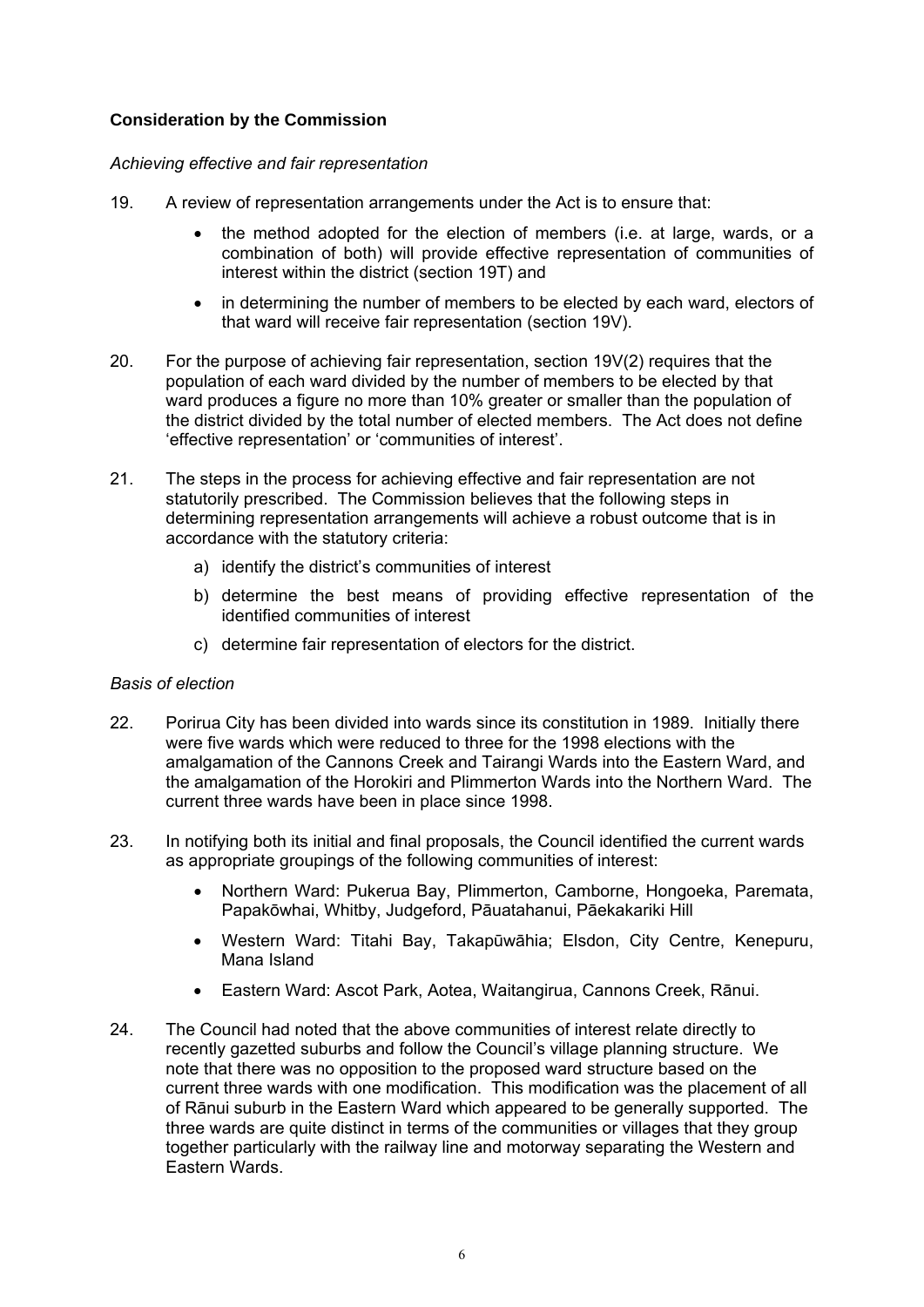- 25. On the basis of the three wards as identified above, current representation of five councillors each for the Northern and Eastern Wards and three councillors for the Western Ward does not comply with the fair representation requirements of section 19V of the Act. In light of this, we note that the Council considered a number of representation options for the three wards including a mix of ward and at large representation. The proposal for four councillors each for the Northern and Eastern wards and two councillors for the Western Ward was the only compliant one for the wards as identified. The Council adopted its proposal unanimously.
- 26. We note that the Council first proposed a ten member council prior to the 2007 elections and has maintained its view that this will provide effective representation for communities of interest in Porirua City. On this basis it received only three submissions (one from the Northern Ward and the two appellants from the Western Ward) on its initial proposal, and two appeals on the final proposal relating only to the Western Ward. It can reasonably be assumed from this that there is no strong opposition to a reduction in the size of the Council. We also note the Mayor's advice that in the latest NRB residents survey, 80% of respondents expressed satisfaction with the Council.
- 27. In response to a question, the Mayor said the Council considered its proposal for three wards and ten councillors was sustainable with the majority of population growth projected to occur in the Northern and Eastern Wards.
- 28. The Council drew our attention to representation ratios elsewhere in the Wellington Region noting that Porirua had the lowest ratio of population to councillors of the Hutt Valley, Wellington City and Kapiti Coast councils.
- 29. We note further that the Council's village planning programme is now well established and has received a number of awards for its partnership approach with local communities. The Council's representation review discussion document described the programme as putting communities in charge of developing a vision for their neighbourhoods and then partnering with the Council to make it happen. The vision is to be brought together through community consultation and then developed into village plans which lay out the community's goals and aspirations for the future of their neighbourhoods. The Council states in its long-term council community plan that it is committed to continuing to work with communities on community planning as a way of facilitating local action and fostering a sense of local identity. It says this will influence the way the Council plans and provides services.
- 30. We asked the Council and the appellants a number of questions about the relationship between the Council and local communities and the ways the Council sought to engage communities. In relation to Titahi Bay, Mr Ebbett tabled a letter recently received by the Titahi Bay Residents Association from the Council which expressed the view that it was timely to review the Titahi Bay Village Plan produced in 2005. The Council noted the Association's position it was unwilling to work with the Council on the review until the Titahi Bay beach bylaw had been resolved but said it still intended to engage with Titahi Bay groups and residents and hoped the Association would still take part. Mr Ebbett saw this as an example of the 'top-down' approach adopted by the Council on what should be seen as a grassroots process facilitated by the Council. We are disappointed at the nature of the relationship between the Council and the Association and encourage both sides to engage positively to promote the interests of the Titahi Bay community.
- 31. Subject to these comments regarding the relationship with the Titahi Bay Residents Association, we are satisfied the Council has mechanisms in place, such as the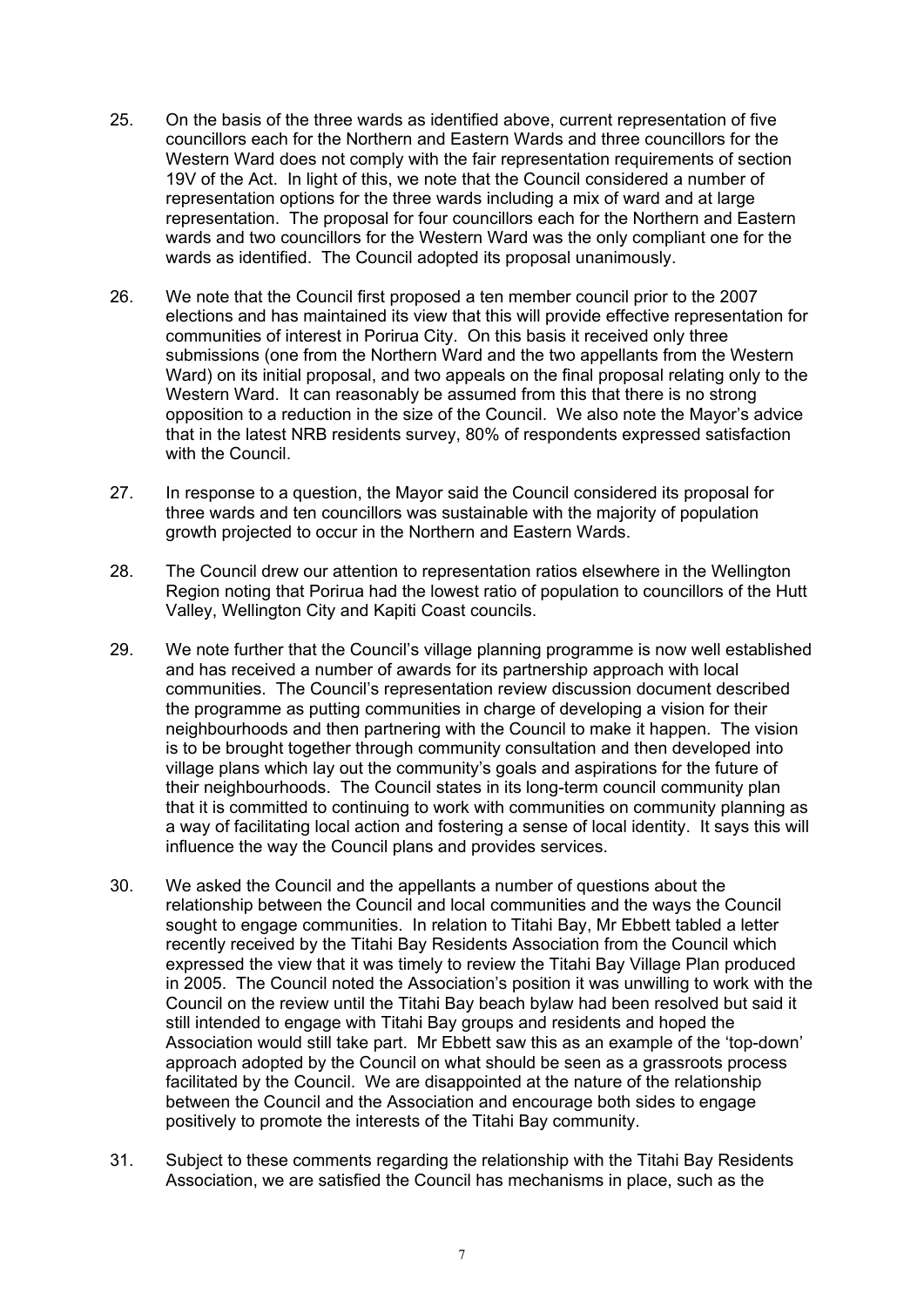village planning programme, monthly councillor clinics and initiatives for on-line engagement of residents, to be able to provide effective representation for the three wards of Porirua City with ten councillors as proposed by the Council. On this basis and given the proposal provides fair representation for electors as required by section 19V of the Act, we endorse the proposal for four councillors to represent each the Northern and Eastern Wards and two councillors to represent the Western Ward with the wards as defined by the Council.

#### *Communities and community boards*

- 32. Section 19W of the Act sets out criteria for community board reviews. These include requirements for effective representation of communities of interest within the community and fair representation of electors.
- 33. We note that the Council began its review by producing and circulating for comment a discussion document on communities of interest and community boards. Eight submissions in response to this document were received with three in favour of the establishment of community boards and five opposed. The three in favour included the two appellants.
- 34. The Council in notifying its initial proposal stated it believed: it was not in the best interests of Porirua City to establish community boards; having considered the identified communities of interest in terms of distinctiveness, representation, access and effective governance, effective representation would not be enhanced by having community boards; and ward councillors are likely to provide sufficient representation of communities of interest. The Council maintained this position in its final proposal after considering submissions on this issue from the two appellants.
- 35. The two appellants sought establishment of a community board for Titahi Bay and saw it as a possible model for other areas of the city. There were no calls for the establishment of community boards elsewhere at this time. The appellants sought a board for Titahi Bay on the basis that Titahi Bay is a distinct identifiable community of interest on a peninsula with one access road in and out of the community. In his submission, Mr Borrie also referred to the fact that over 70% of respondents to the Titahi Bay Village Plan supported the call for establishment of a community board for Titahi Bay.
- 36. As noted previously, the Titahi Bay Village Plan was produced in 2005 and we received no evidence on the current level of support for a community board for Titahi Bay apart from the two appellants. We were advised that the Titahi Bay Residents Association currently has a membership of approximately 50 people, while the population of the community is 7,431 based on the 2006 Census.
- 37. While Titahi Bay may be a distinct community as maintained by both appellants, we believe there needs to be up-to-date evidence of support for the establishment of a community board in order to achieve the objectives sought by the appellants. We note that in 2006 the Council received 30 submissions supporting the establishment of a community board for Titahi Bay. We note further there is a process in Schedule 6 of the Local Government Act 2002 for 10% of electors to petition a territorial authority at any time for the establishment of a community board. In the event of a territorial authority declining to establish a community board sought by petitioners, the petitioners may appeal that decision to the Commission. We believe that would be an appropriate process to determine the support for a community board for Titahi Bay.